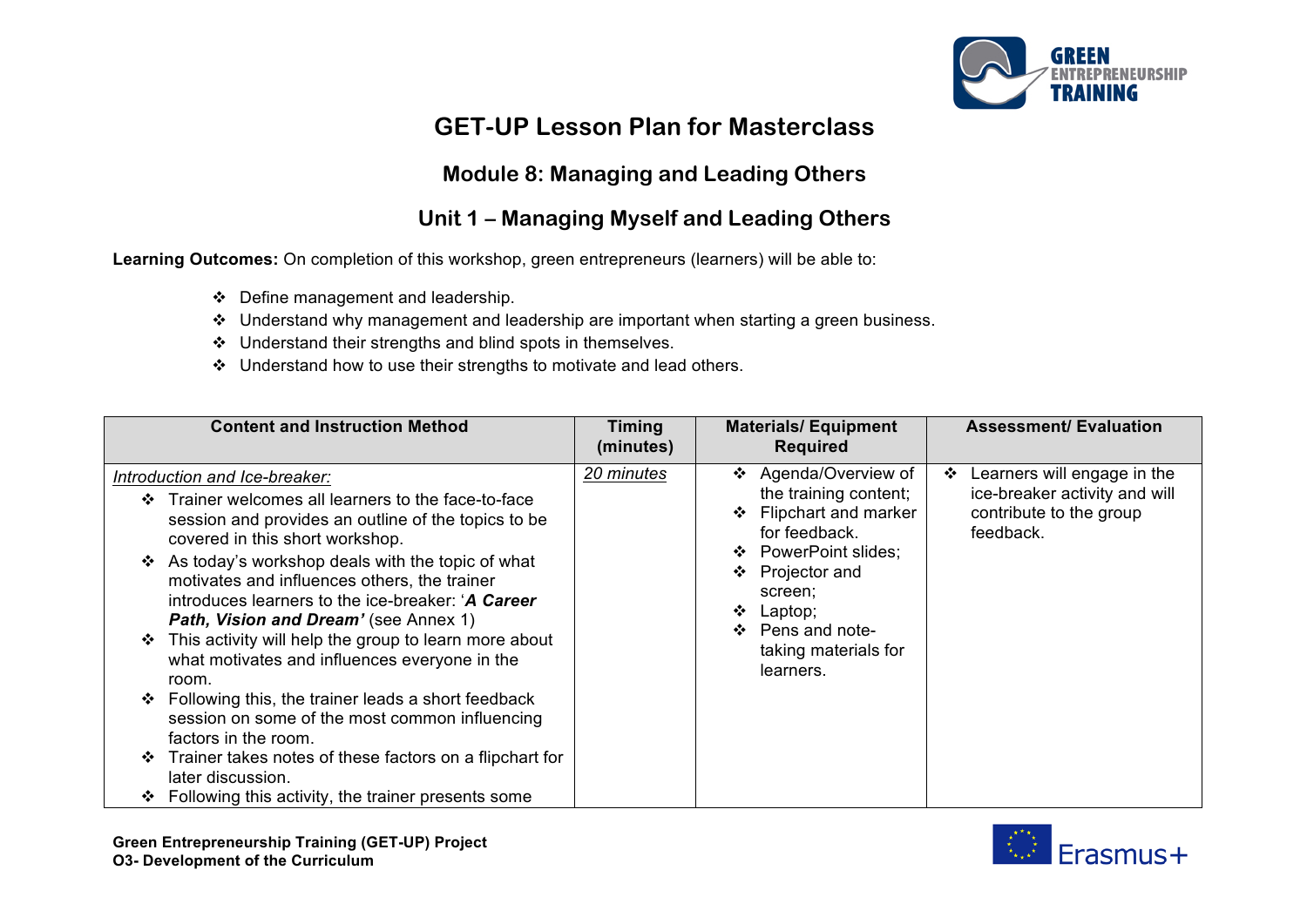

| PPT slides which introduce the intrinsic and extrinsic<br>motivations when motivating others.                                                                                                                                                                                                                                                                                                                                                                                                               |            |                                                                                                                                       |                                                                   |
|-------------------------------------------------------------------------------------------------------------------------------------------------------------------------------------------------------------------------------------------------------------------------------------------------------------------------------------------------------------------------------------------------------------------------------------------------------------------------------------------------------------|------------|---------------------------------------------------------------------------------------------------------------------------------------|-------------------------------------------------------------------|
| Trainer presentation:<br>Using PowerPoint slides, trainer introduces learners<br>❖<br>to the topic of managing and leading others in<br>entrepreneurship.<br>This presentation includes some common definitions<br>❖<br>of both management and leadership, and discusses<br>why it is important in starting and running a green<br>business.<br>The PPT slides will also provide a brief overview of<br><b>**</b><br>the main skills required to be an effective leader and<br>manager in entrepreneurship. | 15 minutes | <b>PowerPoint Slides:</b><br>❖<br>❖ Projector and<br>screen;<br>Laptop;<br>❖<br>❖ Pens and note-<br>taking materials for<br>learners. | Learners will take notes to<br>$\cdot$<br>support their learning. |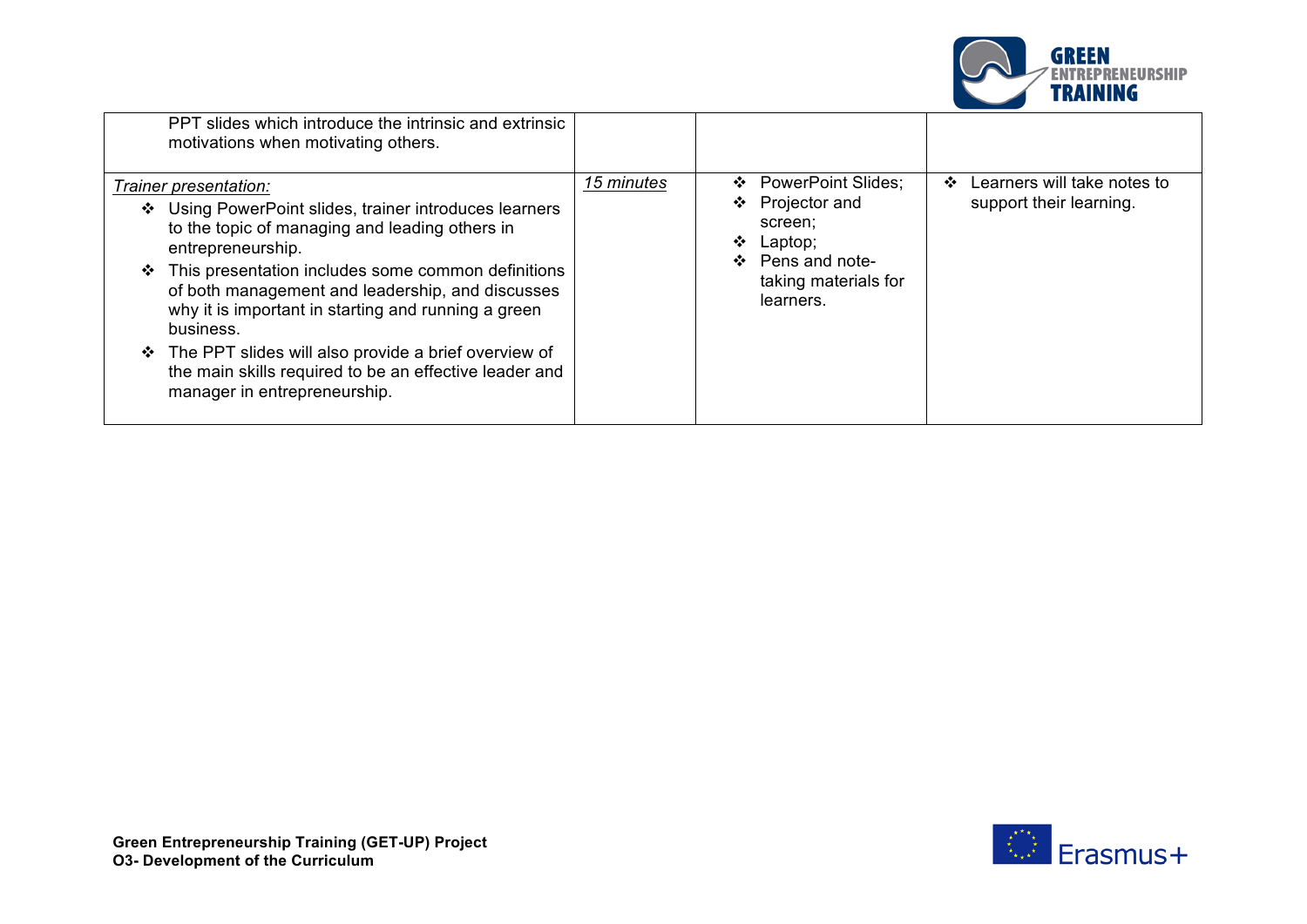

| <b>Individual Activity:</b>                                                                                                                                                                                   | 30 minutes | Flipchart sheets;<br>❖                                                                                   | Learners will take notes to<br>❖ |
|---------------------------------------------------------------------------------------------------------------------------------------------------------------------------------------------------------------|------------|----------------------------------------------------------------------------------------------------------|----------------------------------|
| To empower learners to become competent leaders,<br>they first need to develop their self-awareness -<br>they need to be able to identify and assess their<br>strengths and weaknesses.                       |            | Colour markers;<br>❖<br>Pens and note-<br>❖<br>taking materials for<br>learners;<br>Coloured post-its or | support their learning.          |
| To help learners to develop self-awareness, the<br>trainer leads the group in developing a personal<br>SWOT Analysis to identify their personal strengths,<br>weaknesses, opportunities and threats.          |            | sticky-notes.                                                                                            |                                  |
| To perform this task, the trainer gives each learner a<br>flipchart sheet, markers and coloured sticky notes.                                                                                                 |            |                                                                                                          |                                  |
| Learners are asked to divide their flipchart sheet into<br>4 segments – representing a SWOT template – and<br>to write their strengths and weaknesses on the<br>sticky notes and stick them to the flipchart. |            |                                                                                                          |                                  |
| Next, learners are asked to reflect on their strengths<br>and weaknesses to identify how these can impact<br>positively (as opportunities) and negatively (as<br>threats) on their business.                  |            |                                                                                                          |                                  |
| At the end of this activity, ask learners to briefly<br>present their SWOT to the group.                                                                                                                      |            |                                                                                                          |                                  |

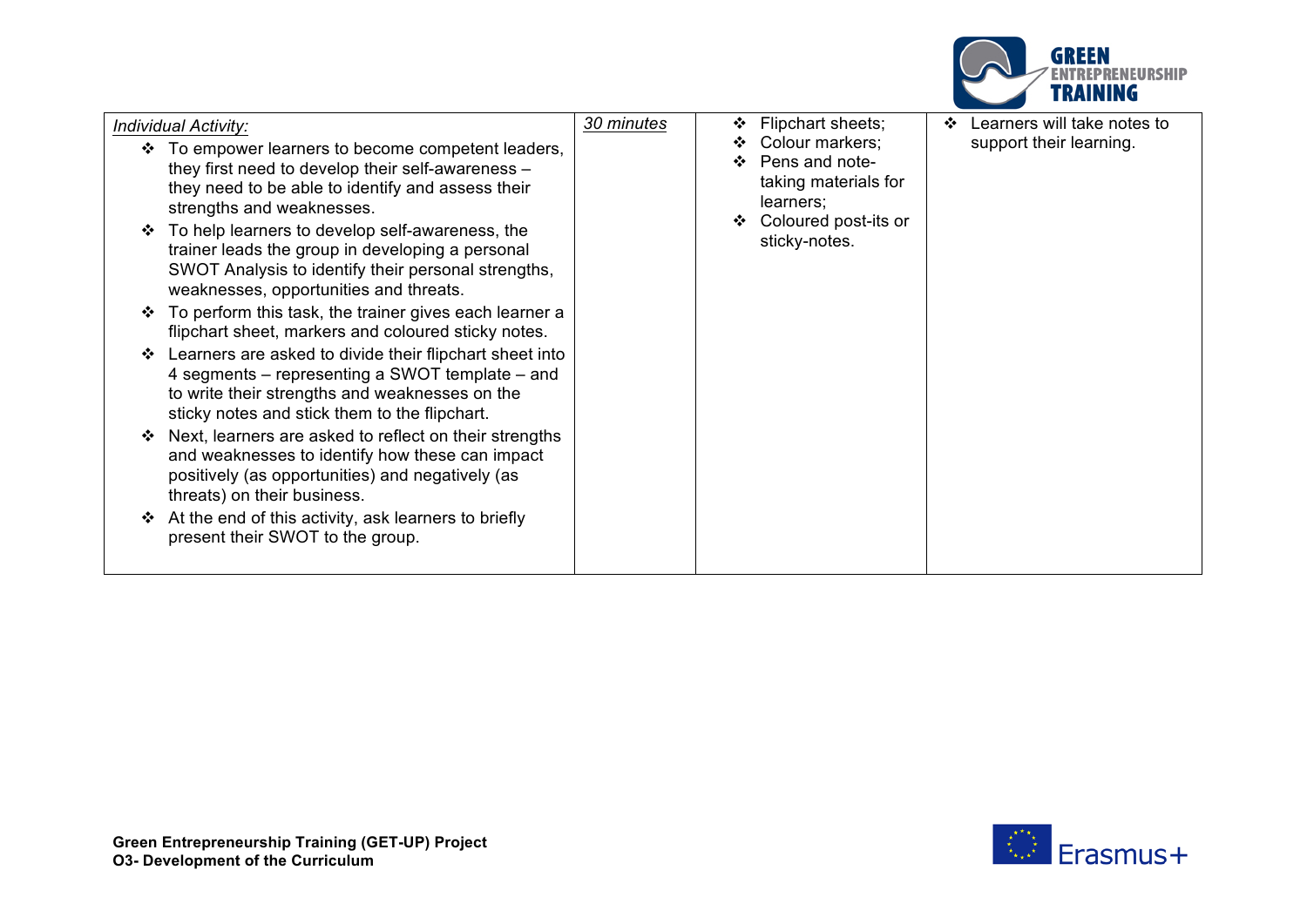

| Case Study:                                                                                                                                                                                                                                                                                                                                                                                                                                                                                                                                                                                                                                                                                                                                                                                                                                                                | 15 minutes | Flipchart and<br>❖                                                                                                                                    | ❖ Learners will take notes to                                                                                                |
|----------------------------------------------------------------------------------------------------------------------------------------------------------------------------------------------------------------------------------------------------------------------------------------------------------------------------------------------------------------------------------------------------------------------------------------------------------------------------------------------------------------------------------------------------------------------------------------------------------------------------------------------------------------------------------------------------------------------------------------------------------------------------------------------------------------------------------------------------------------------------|------------|-------------------------------------------------------------------------------------------------------------------------------------------------------|------------------------------------------------------------------------------------------------------------------------------|
| Now that learners better understand their own<br>$\bullet$<br>strengths and weaknesses and which opportunities<br>and threats are possible based on these personal<br>traits, the trainer introduces learners to how different<br>personality traits can increase and inhibit our<br>abilities to manage, lead and motivate others.<br>To introduce this topic, the trainer distributes copies<br>$\bullet$<br>of the short case studies $-$ see Annexes 2 and 3 $-$<br>and asks all learners to review the case studies.<br>The trainer then leads a group discussion to<br>$\bullet$<br>determine the motivations of the green<br>entrepreneurs in both case studies and to discuss<br>how their different motivations may have shaped the<br>entrepreneur's management and leadership of the<br>business.<br>Trainer notes main points of discussion on a<br>flipchart. |            | marker;<br>❖ Copies of case<br>studies - Annexes 2<br>and $3 -$ for all<br>learners.<br>❖ Pens and note-<br>taking materials for<br>learners.         | support their learning.                                                                                                      |
| <b>Closing Session and Evaluation</b><br>Trainer closes the master-class with a short verbal<br>❖<br>feedback session.<br>Trainer will distribute copies of the workshop<br>❖<br>evaluation form to learners and asks them to<br>complete it.                                                                                                                                                                                                                                                                                                                                                                                                                                                                                                                                                                                                                              | 10 minutes | ❖ Copies of evaluation<br>forms for learners:<br>❖ Pens and note-taking<br>materials for learners;<br>❖ Flip-chart and markers<br>for verbal feedback | Learners will engage fully<br>❖<br>in the evaluation and<br>feedback activities and will<br>complete the evaluation<br>form. |
| <b>Total Time</b>                                                                                                                                                                                                                                                                                                                                                                                                                                                                                                                                                                                                                                                                                                                                                                                                                                                          | 90 minutes |                                                                                                                                                       |                                                                                                                              |

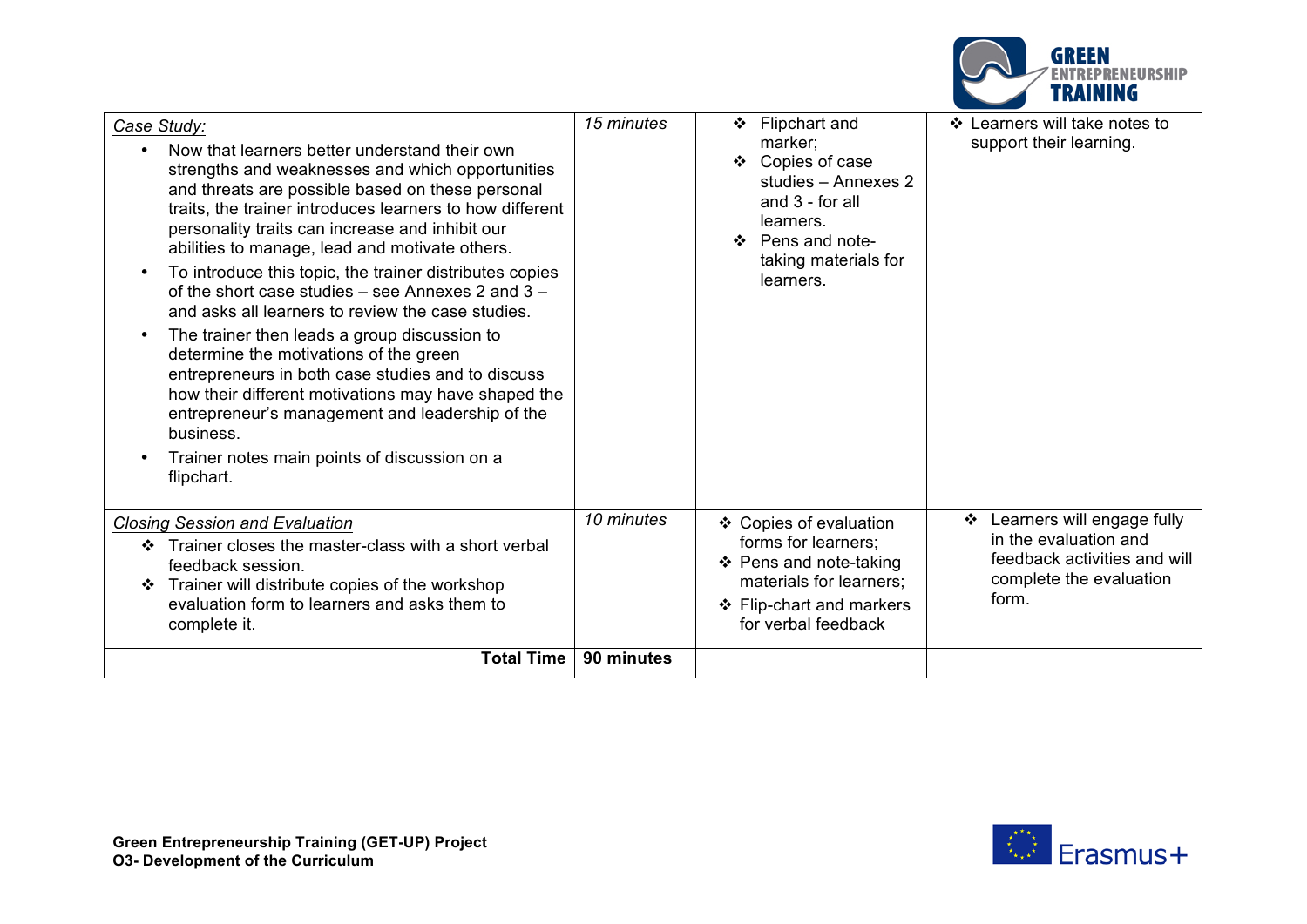

## **Annex 1 – Ice-breaker – A Career Path, Vision and Dream**

*(Ice-breaker source: http://www.leadershiplime.com/free-leadership-games.html)* 

**A Career Path, Vision and Dream** - This icebreaker is designed for creative individuals, entrepreneurs or people involved in a really interesting field of study or work. To implement this activity, learners are asked to share three particulars about themselves starting with:

- v *A career path* you want to pursue or be involved with,
- v *A vision* which is either related to your career path or life (usually what you want to achieve) and
- v *A dream* about either your future career or life (usually something crazy and what others might think 'un-achievable i.e. World Peace or Making Poverty History etc.).

## **Annex 2 – Case Study – Gabbett Wood Chipping**

*(source: http://www.101greenbusinessideas.ie/ie/green-businesses/gabbett-wood-chipping/*)

Will Gabbett and his father Michael established Gabbett Wood Chipping in 2009 to provide locally-grown wood chip to local people to reduce the community's energy costs. LEADER funded the wood chipper, which is operated via CRESCo (Callan Renewable Energy Supply Company). LEADER also provided 50% funding for a weighbridge, which is essential for the business, and 50% funding for a forage trailer to deliver chip.

Will and Michael, who run a large farm in Co. Kilkenny, were motivated by the fundamental principles of local supply for local use and a desire to establish a sustainable, local and green energy source for the future.

Will says "With some of the fastest growing biomass in Europe, we should be looking to be net energy providers and not consumers. Wood chip needs to be delivered and sourced locally to keep haulage to a minimum."

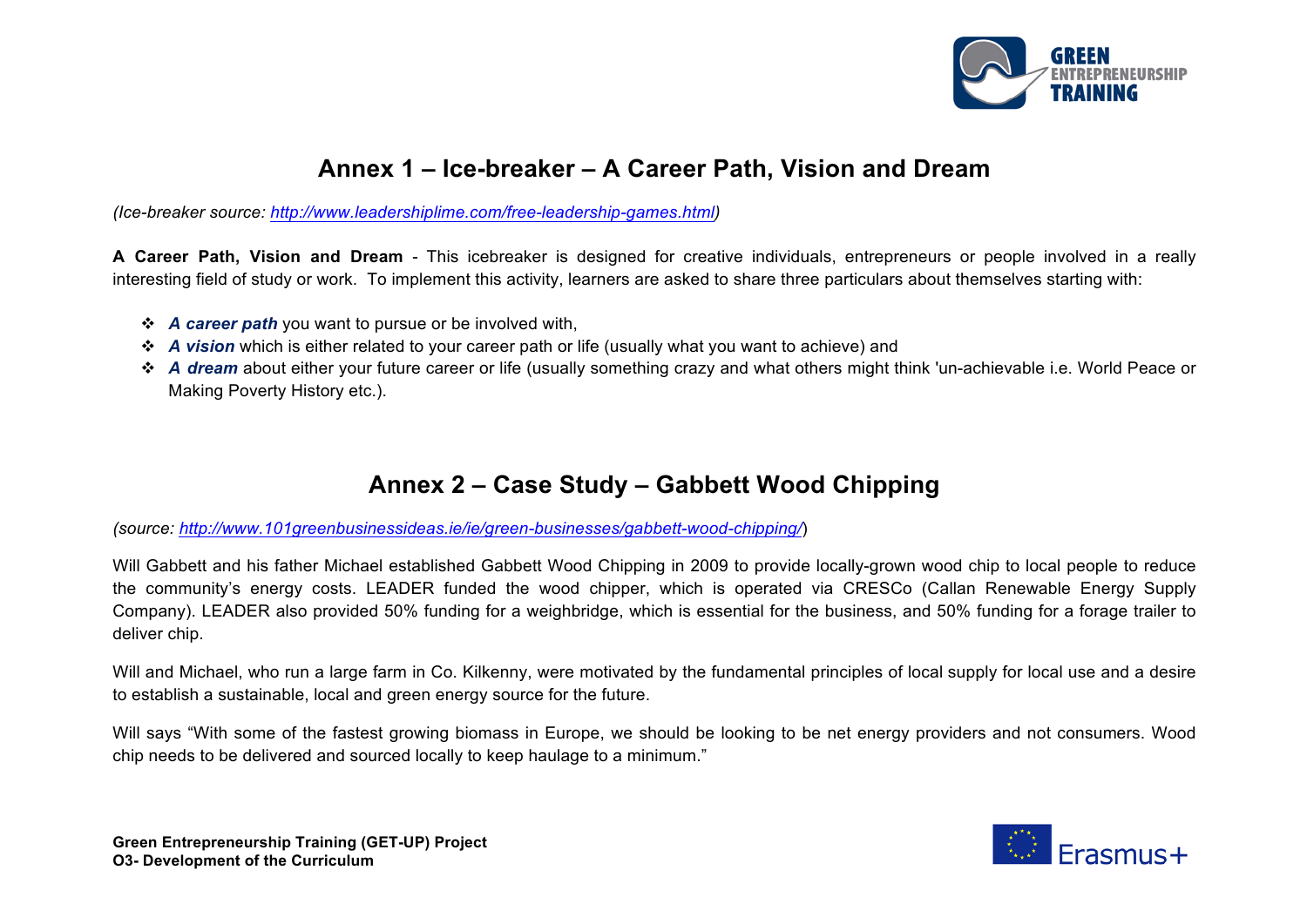

Gabbett Wood Chipping is very community-focused: providing an affordable, environmentally-sound, local alternative to foreign fossil fuels. The difference in price can be up to as much as 75% in favour of wood fuel over oil.

Will says "We feel that the Irish wood fuel sector has huge potential, and if we are to achieve our environmental goals as a society we need to look to green economic renewable fuel sources. The wood fuel we supply is nearly carbon neutral, roughly using 5-7 litres

of diesel per tonne of chip. With a larger, faster chipper we could reduce that further. We support the local forestry sector with our purchases. The local-focus of biomass boiler servicing, operating and supply of wood for heat means that the money stays in the locality."

Will and Michael's vision is to maintain a profitable and sustainable business that can continue to supply the market with a top quality Irish product.

# **Annex 3 – Case Study – The No Salt Chef**

*(source: http://www.101greenbusinessideas.ie/ie/green-businesses/the-no-salt-chef/*)

Brian McDermott has become renowned for changing people's lives for the better by teaching them that the healthier option of food without salt can be incredibly tasty. Known as The No Salt Chef, he is the resident chef on RTE's The Today Show.

He was motivated to start his business out of necessity. After experiencing heart problems a few years ago, Brian took a hard look at his lifestyle and eliminated salt from his own diet. He wanted to ensure the same problems didn't happen to his kids or anyone else. So he piloted 14 community gardens around the country. LEADER supported him to develop the idea and market it.

Brian advises people setting up in business to test the market, to network and to build a lot of relationships. After proving the uniqueness and sustainability of his business idea, LEADER gave him a mobile cooking unit.

Brian could then land in anyone's ICA, shared parochial hall or GAA club. He was enabled to bring no salt cooking to anyone in a rural setting. He says he doesn't regret selling his restaurant to become The No Salt Chef. "It's the best thing I've ever done. The response is equal to the passion in a live kitchen. I can taste food. I wouldn't go back. I love what I do."